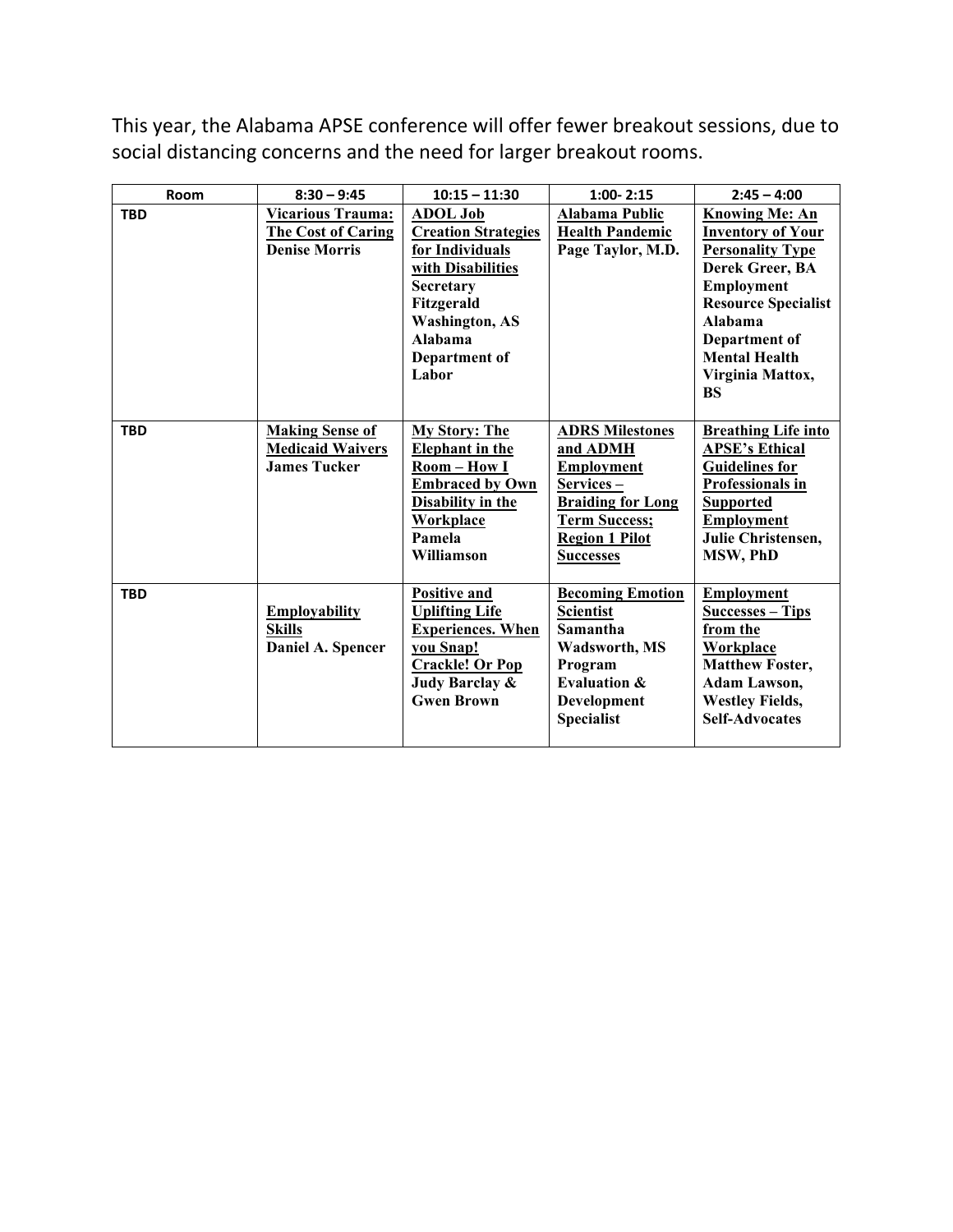# **Currently awaiting continuing education approval for Social Work and CRC**

### **Learning Objectives**

At the end of this program, participants will be able to:

- 1. Identify 8 common-sense principles for a person to achieve their best life and demonstrate how music can influence a person's wit and wisdom.
- 2. List the main sources for success on and off the job as well as the methods to be effective leaders and followers.
- 3. Identify key components of motivation and how to remain motivated throughout your life.
- 4. List the signs, symptoms and management of vicarious trauma and list different types of trauma individuals may experience.
- 5. Describe the range of services available through Medicaid waivers, including the state's new Community Waiver Program (CWP), and the Person-Centered Planning (PCP) process.
- 6. Understand the importance of First Impressions, interview Do's and Don'ts, and how to Dress for Success.
- 7. Understand the prevalence and impact of psychiatric disabilities in the workplace; Identify the basic ADA provisions related to employees with psychiatric disabilities; Identify common workplace issues related to psychiatric disabilities; and identify solutions to address barriers.
- 8. Identify common symptoms of Covid-19 and how these differ from traditional influenza; describe the impact of the Covid-19 pandemic on people with disabilities; list changes that people will need to make as we move forward in a potential future full of Covid-19
- 9. Develop a strategy to blend and braid resources in the different geographical areas of the state of Alabama.
- 10.Better recognize and understand how our emotions impacts our lives.
- 11.Understand your personality type and how this helps to better understand the people you work with.
- 12.Identify strategies to adapt to a changing world while remaining true to our professional responsibilities.
- 13.Describe the strategies used for long term employment success; tips on keeping employers happy; and the benefits of working in competitive integrated employment.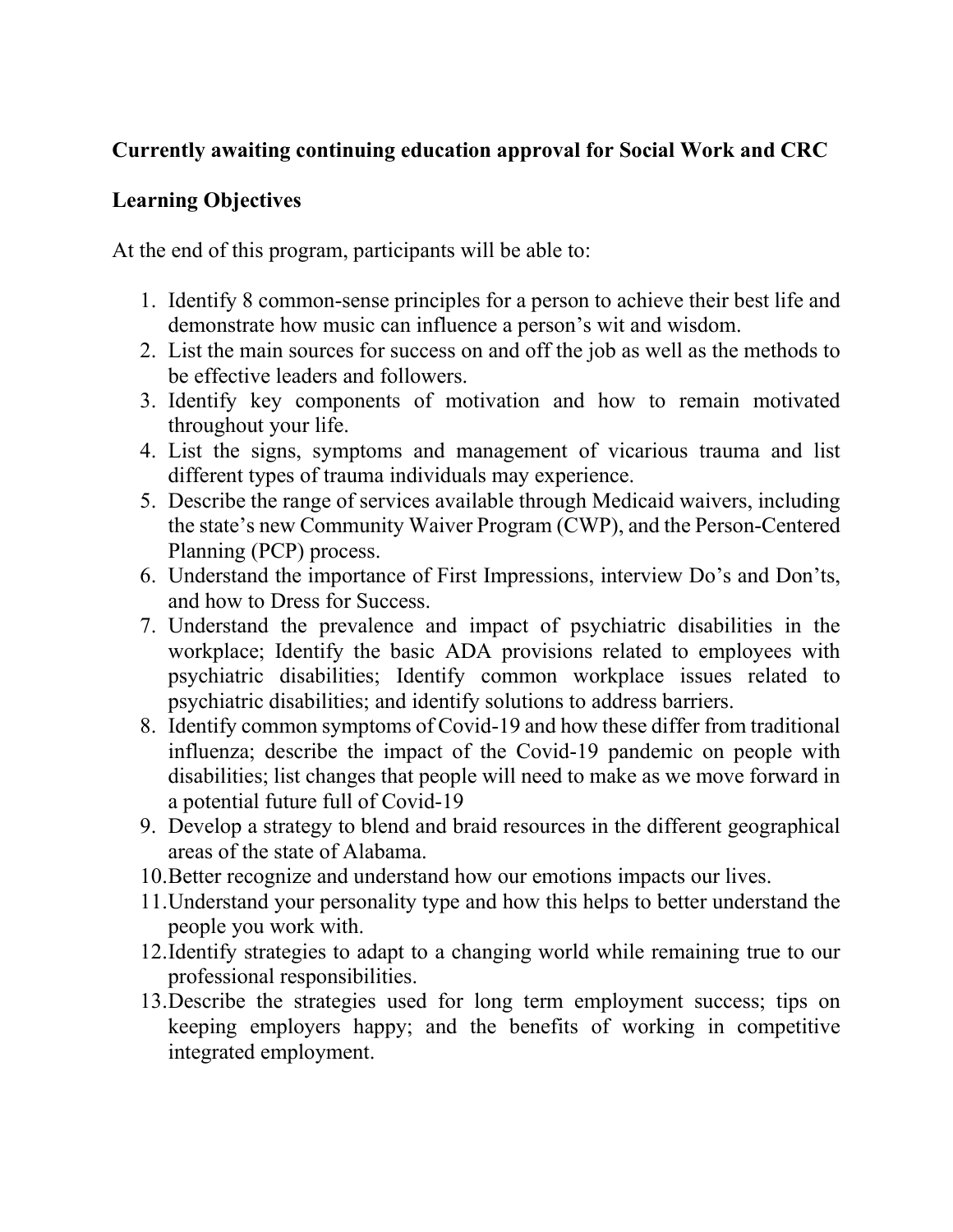- 14.Describe Home and Community Based Settings Rule and how this Rule is impacting service delivery to individuals with Intellectual and Developmental **Disabilities**
- 15.Describe the role that Person-Centered Planning playing in achieving community integration and employment for individuals with Intellectual and Developmental Disabilities.
- 16.Describe how advocacy has influenced laws and funding that supports community and workplace inclusion.
- 17.Describe how transition services for students, and expanded work-based learning opportunities, and career pathways can benefit under-served populations and offer enhanced employer engagement.
- 18.Identify methods to increase energy and improve your attitude which will improve health and wellness and enable you to become more positive, embrace change and reduce stress.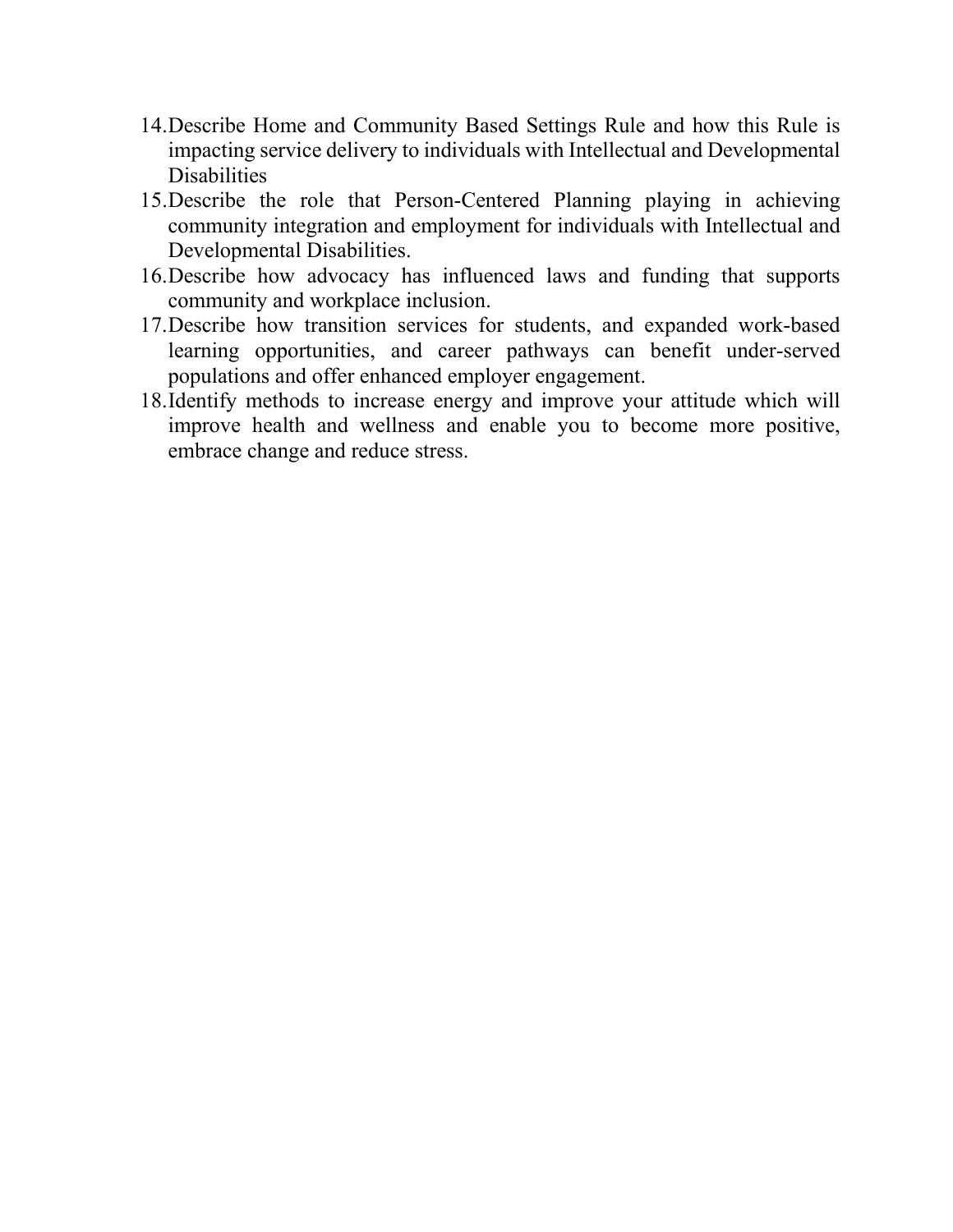# **Wednesday, August 3, 2022**

**Opening Session: 1:00 P.M. Room: Alabama A**

#### **Secrets of Effective Motivation Lemzel Johnson, BA & MS Room: Alabama A**

Mr. Johnson will share a personal perspective that will inspire the audience to have hope for their future, even during difficulties. This session will help the audience define their motives to stay motivated with practical communication skills. The session will be interactive and address Self-Purpose - Leadership - Followership - Teamwork – Communication

At the end of this session, participants will be able to: List the main sources for success on and off the job as well as the methods to be effective leaders and followers; Demonstrate effective team building skills through interactive activities with other audience members; Identify key components of motivation and how to remain motivated throughout your life.

### **General Session: 3:00 P.M**.

# **TUNE UP YOUR LIFE**

### **LaDonna Gatlin, CSP, CPAE**

Who knew so much wit and wisdom could be found in the notes of the musical scale? Fast-paced, funny, and focused, LaDonna delivers seven common-sense, practical principles in this easy-to-remember format that will equip audiences to "reach for the high notes" in life and hit them...every single time.

At the end of this session, participants will be able to: Identify 8 common-sense principles to achieve your best life; and demonstrate how music can influence a person's wit and wisdom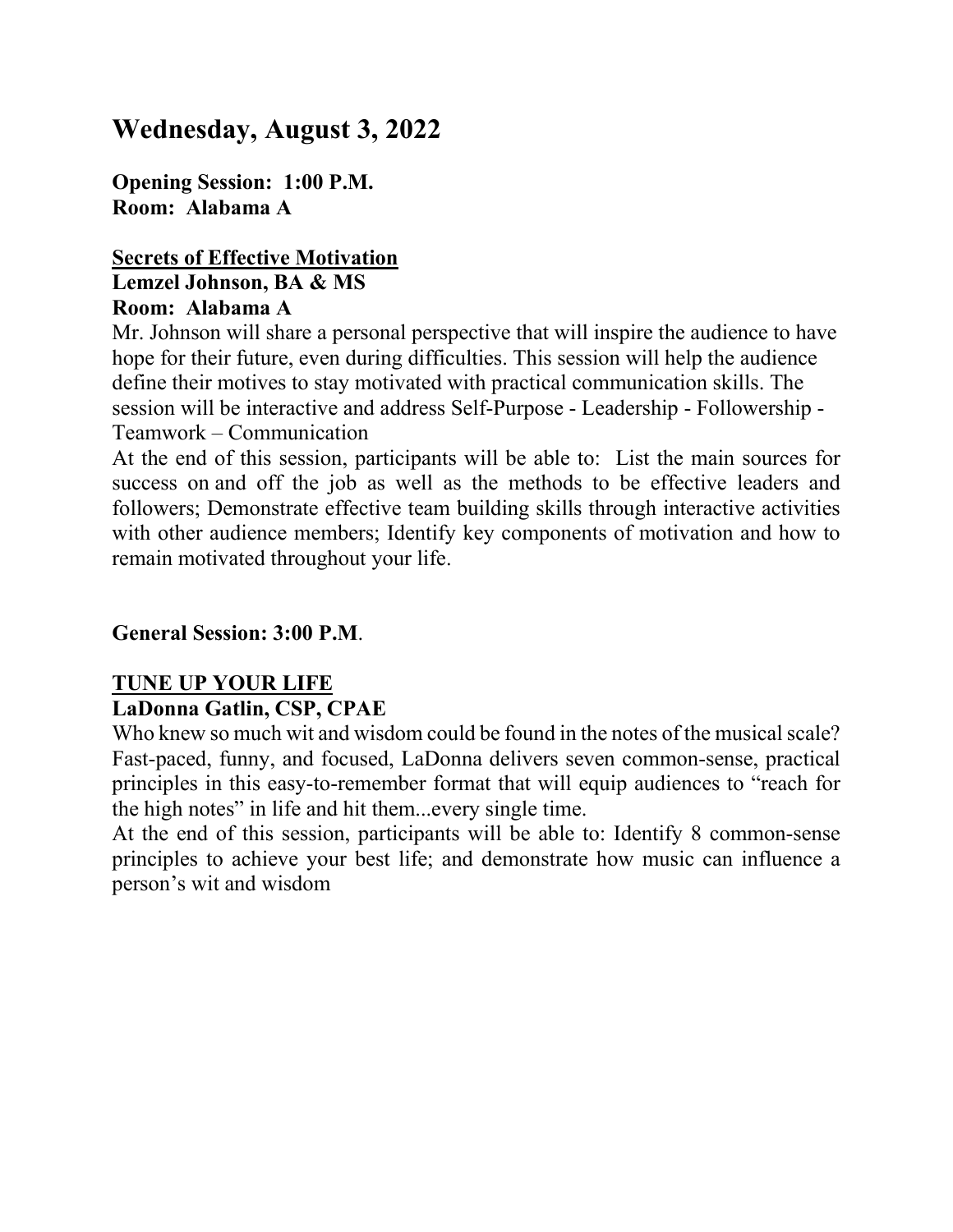# **Thursday, August 4, 2022**

**Breakout Sessions 8:30 a.m.**

### **Vicarious Trauma: The Cost of Caring Denise Morris MS, Med Program Manager Alabama Department of Mental Health Substance Abuse Division Room:**

According to the American Counseling Association. The term vicarious trauma (Perlman & Saakvitne, 1995), sometimes also called compassion fatigue, is the latest term that describes the phenomenon generally associated with the "cost of caring" It is believed that counselors working with trauma survivors experience vicarious trauma because of the work they do. Vicarious trauma is the emotional residue of exposure that counselors have from working with people as they are hearing their trauma stories and become witnesses to the pain, fear, and terror that trauma survivors have endured.

This presentation will educate participants on the signs, symptoms and management of vicarious trauma as well as give a brief overview of the different types of trauma individuals may experience.

### **Making Sense of Medicaid Waivers**

**James Tucker, J.D. ADAP Director Room:**

Understanding Alabama's home and community-based services provided through the state's different Medicaid waivers.

Participants will be able to describe the range of services available through Medicaid waivers, including the state's new Community Waiver Program (CWP), and the Person-Centered Planning (PCP) process.

### **Employability Skills**

### **Daniel A. Spencer, Sr., BA & MBA Business Relations Consultant Alabama Department of Mental Health Room:**

This session will provide one example of a Job Readiness presentation that can be used to teach job seekers about First Impressions, Interview Do's and Don'ts, and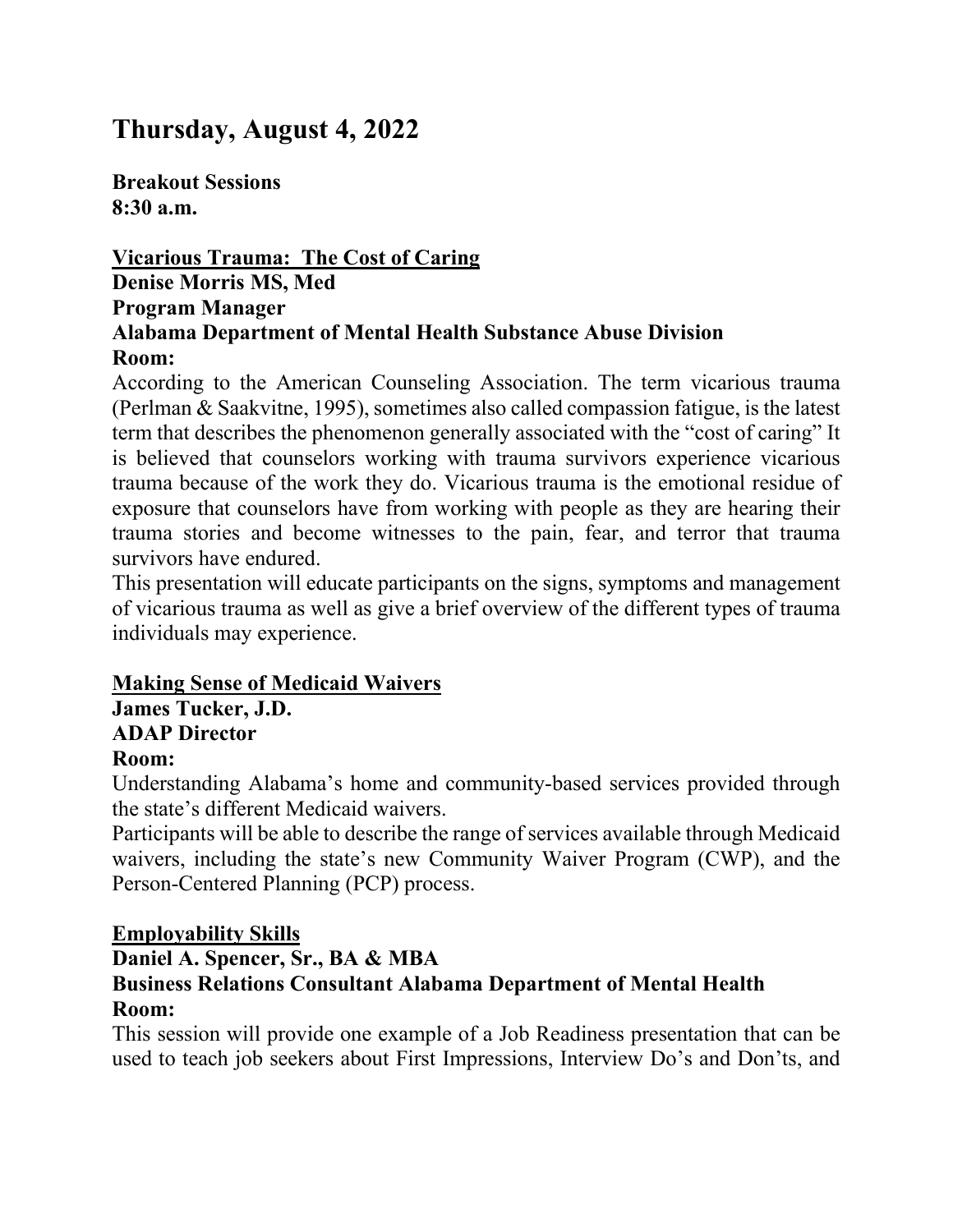Dress Success. Participants will get a chance to interact with the presenter as well as experience the class from a job seeker's perspective.

**Breakout Sessions: 10:15 a.m.**

### **ADOL Job Creation Strategies for Individuals with Disabilities Secretary Fitzgerald Washington, AS Alabama Department of Labor**

# **Room:**

ADOL strategies to bring awareness to job seekers and employers regarding employment opportunities for individuals with disabilities. Currently the unemployment rate of individuals with disabilities is higher than the state rate. The goal is to introduce ways to reduce the unemployment disabilities rate on par with the state unemployment rate.

# **My Story: The Elephant in the Room – How I Embraced by Own Disability in the Workplace**

# **Pamela Williamson, BS**

### **Assistant Director, Southeast ADA Center**

### **Room:**

According to the National Alliance on Mental Illness (NAMI), approximately 20% of American adults experience some form of mental illness (or psychiatric disability) on a yearly basis. And across the population, 4% of American adults live with a serious mental health condition such as schizophrenia, bipolar disorder, or long-term recurring major depression. For many individuals with psychiatric disabilities, work is key to their health and contributes to a sense of purpose and wellbeing. Thus, it is important that employers understand how to foster a mental health-friendly work culture. (U.S. Department of Labor) Unfortunately, due to media reports and lack of understanding, there is also a stigma attached to disclosing a psychiatric disability in the workplace.

Supported employment professionals have an important role to play in educating employees with psychiatric disabilities about the Americans with Disabilities Act (ADA), talking to employers, and acting as a bridge between the employee and employer. We must prepare and learn how and when to disclose a disability, the pros, and cons to disclosing, how to request reasonable accommodations on the job, the role of the supported employment professional in disclosure, and the responsibilities of the employee and employer under the ADA.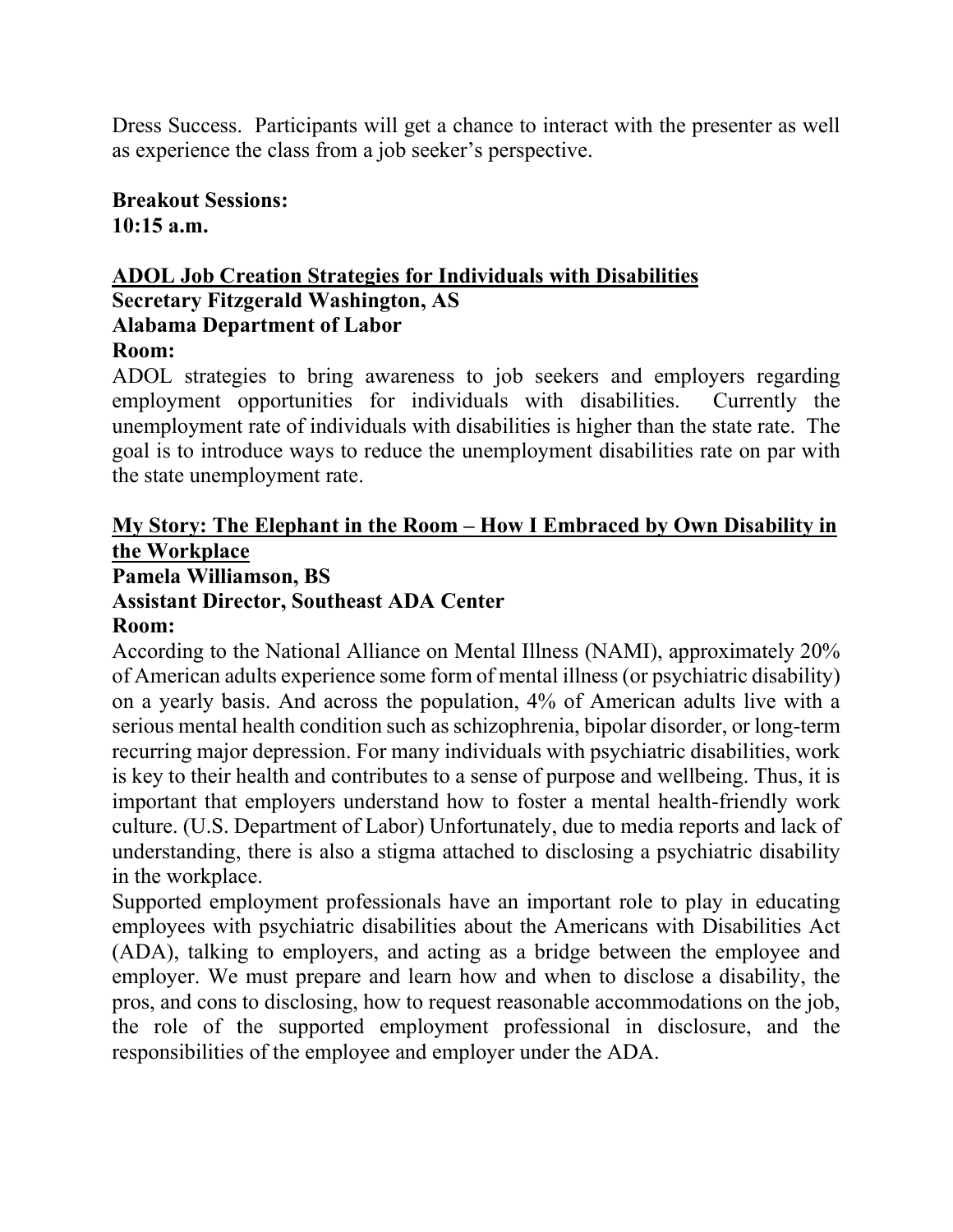As a person with lived experience, Ms. Williamson will address these issues through her story as a person with a psychiatric and neurological disability and embrace the elephant in the room.

This presentation will help participants: 1. Understand the prevalence and impact of psychiatric disabilities in the workplace; 2. Identify the basic ADA provisions (e.g., disclosure, reasonable accommodations, and confidentiality) related to employees with psychiatric disabilities; and 3. Discuss common workplace issues related to psychiatric disabilities and identify solutions to address barriers.

# **Positive and Uplifting Life Experiences. When you Snap! Crackle! Or Pop Judy Barclay, BS**

# **Co-Founder of Full Life Ahead Foundation of H.O.P.E.**

**Gwen Brown, Advocate**

### **Room:**

During uncertainty, during chaos, we all have a story to share that can uplift another person. There are moments that will cause you to Snap! Snap because you find yourself feeling as if you can't take any more bad news. Moments when life begins to crackle around you, and you find yourself trying to handle one more thing after another. Just when you think you have reached the peak of no more of these events coming your way…Pop! You are facing something all over again and you just don't know if you can handle it!

Join us as we take you through a journey to uplift, inspire, encourage, and share how the Snap! Crackle! & Pop! don't have to overtake your life. There is H.O.P.E. (Helping Other People Envision). Come and learn about the SIZZLE to get the H.O.P.E. (Helping Other People Envision)

We are not mental health providers. We are folks, who, like you, continue to face the Snap, Crackle! & Pop! and find us NOT giving up or giving in but stepping boldly forward in our calling to encourage you and ourselves for **SUCCESS!**

**Breakout Sessions 1:00 p.m.**

# **Alabama Public Health Pandemic**

**Page Taylor, M.D.**

### **Medical Officer, Disease Control and Prevention Alabama Department of Public Health**

# **Room:**

This session will provide an overview of the Covid-19 Pandemic and the impact on Alabama citizens, including those with disabilities. Will it ever become of thing of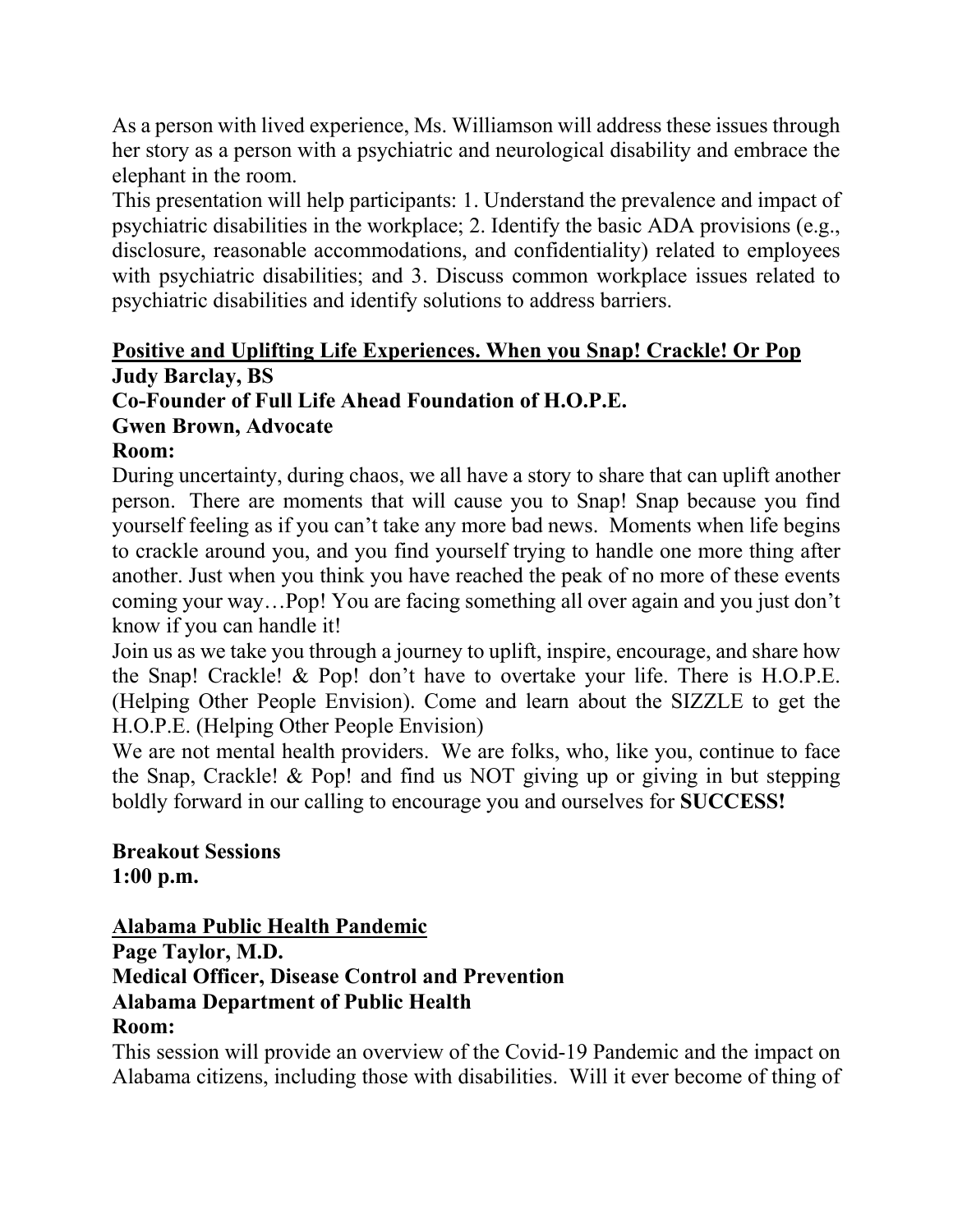our past? How will this pandemic impact our future? Will things ever return to normal?

At the end of this session participants will be able to: Identify common symptoms of Covid-19 and how these differ from traditional influenza; Describe the impact of the Covid-19 pandemic on people with disabilities; List changes that people will need to make as we move forward in a potential future full of Covid-19

# **ADRS Milestones and ADMH Employment Services – Braiding for Long**

**Term Success; Region 1 Pilot Successes Derek Greer, BA Employment Resource Specialist Alabama Department of Mental Health Nancy Adams, MS Ed Vocational Rehabilitation Unit/Field Supervisor Alabama Department of Rehab Services Melissa Dew, AAS Founder and Executive Director Flourish of Cullman Room:** 

We will explore the Milestones Program and the Medicaid Waiver employment services while learning how the pilot program, *Employment in the 21st Century*, has found successful implementation in the Cullman County area. This three-part presentation will explore the complexities of working with multiple stakeholders to achieve the greatest positive outcome for our consumers we serve. Participants will leave this session with a better understanding of the Ticket to Work Milestones Program, the Medicaid Waiver long-term supports for community-based employment, the initial Discovery process, real world application, and examples of success. All of this can be utilized to develop a strategy to blend and braid resources in the different geographical areas of the state of Alabama.

### **Becoming Emotion Scientist**

**Samantha Wadsworth, MS Program Evaluation & Development Specialist Alabama department of Rehab Services Room:** 

"Our feelings are our most genuine paths to knowledge."-Audre Lourde Emotions are information and impact many of our thoughts, behaviors, and decisions. Learning to better recognize and understand our emotions makes us more in control of our lives. In this session we will discuss the importance of emotional intelligence and how to regulate our emotions by becoming emotion scientists.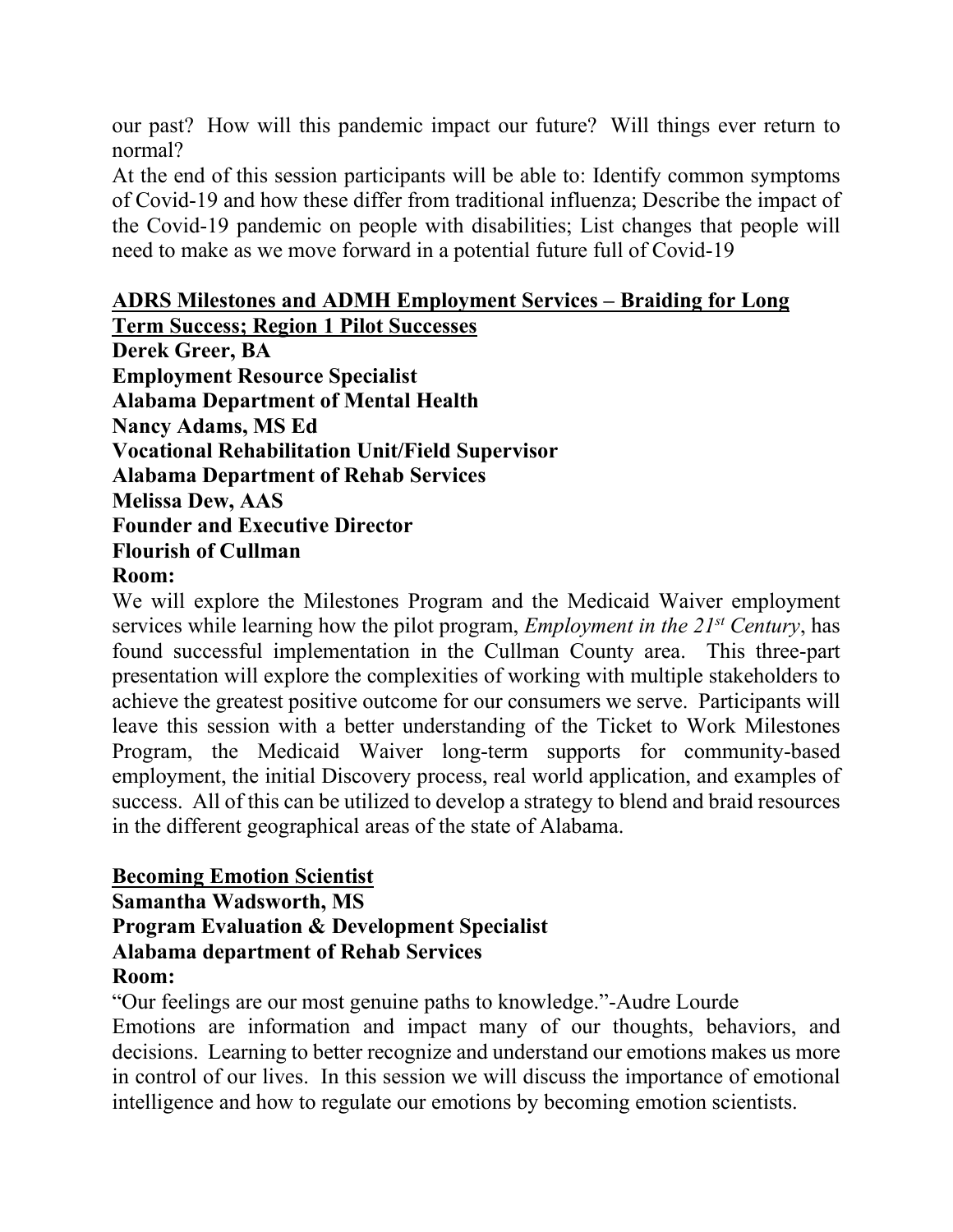**Breakout Sessions 2:45 p.m.**

**Knowing Me: An Inventory of Your Personality Type Derek Greer, BA Employment Resource Specialist Alabama Department of Mental Health Virginia Mattox, BS Employment Resource Specialist Alabama Department of Mental Health Room:**

Learning about your personality type can tell you a lot about yourself. But another valuable benefit of knowing about your personality type is to better understand them – the people with whom you work, interact, go to family gatherings, fight, date, marry, take care of, pretty much anyone you have a social interaction with. By understanding your personality, you also understand what your personality is not, and can start to see differences in those around you in a deeper way. You will gain the ability to think about and talk about differences in what energizes you, how you make decisions, how you take in information, and more. This will equip us to take the concept of "self-awareness," and elevate to the next logical step  $-$  "othersawareness."

#### **Breathing Life into APSE's Ethical Guidelines for Professionals in Supported Employment**

**Julie Christensen, MSW, PhD Executive Director and Director of Policy & Advocacy Association of People Supporting Employment First Senior Disability Policy Fellow Harkin Institute at Drake University Room:**

What does it mean to act ethically within the context of providing supported employment services? During this interactive session, participants will review APSE's Ethical Guidelines within the context of new and emerging challenges in the field. Using real life examples, we'll identify strategies to adapt to a changing world while remaining true to our professional responsibilities.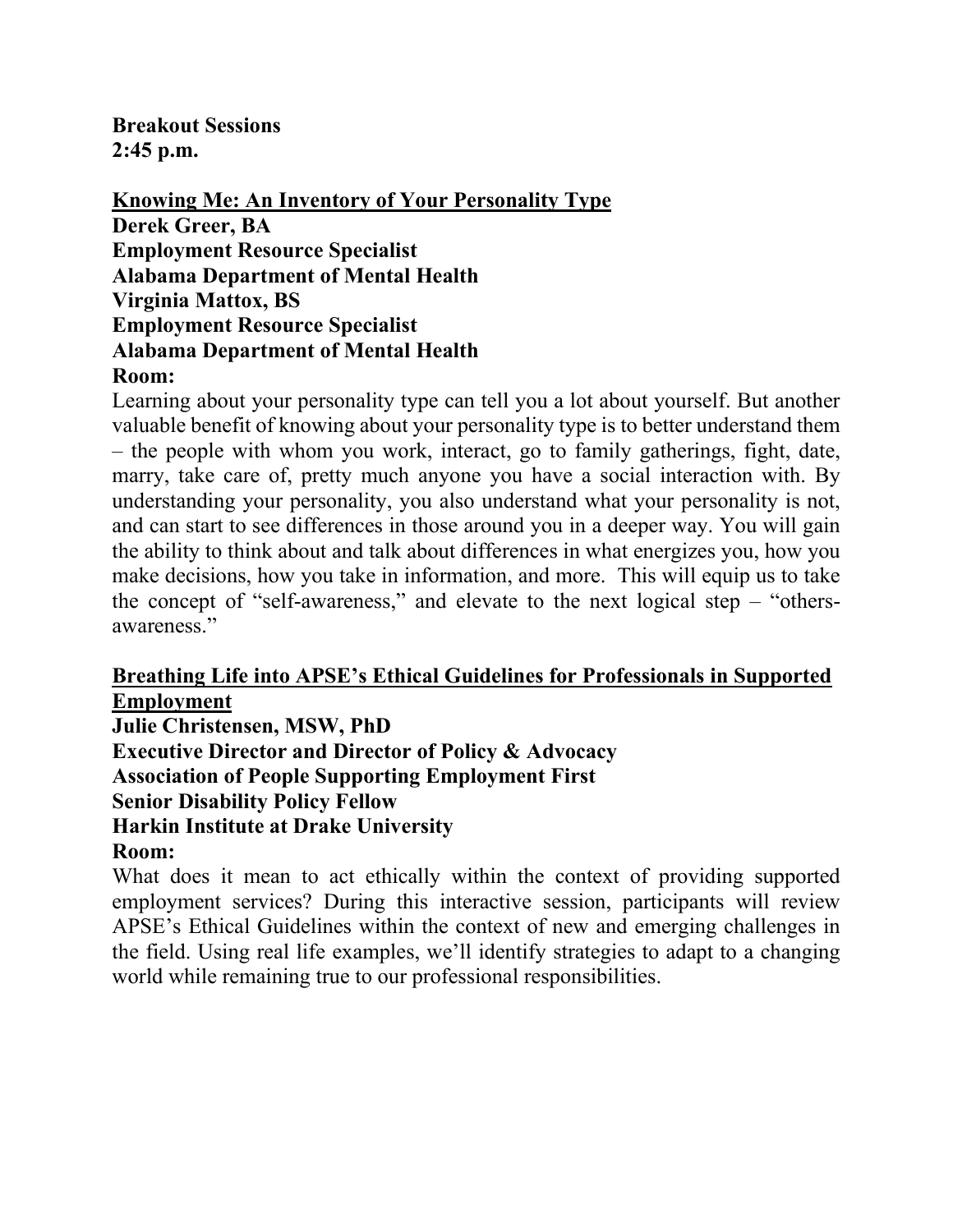# **Employment Successes – Tips from the Workplace Matthew Foster, Adam Lawson, Westley Fields, Self-Advocates Room:**

Panel of three self-advocates will discuss their successes in maintaining their competitive integrated employment for more 10 years. Each will speak about their companies and the strategies they've used to maintain their jobs long-term. It's not always getting the job that presents the hurdle, it's often keeping the job. These selfadvocates will share their secrets and what they've done to keep punching the clock, earning a paycheck, and being the successful employees that they've become.

At the end of this session, participants will be able to: 1. Describe the strategies used for long term employment success; 2. Share tips on keeping employers happy; 3. List the benefits of working in competitive integrated employment.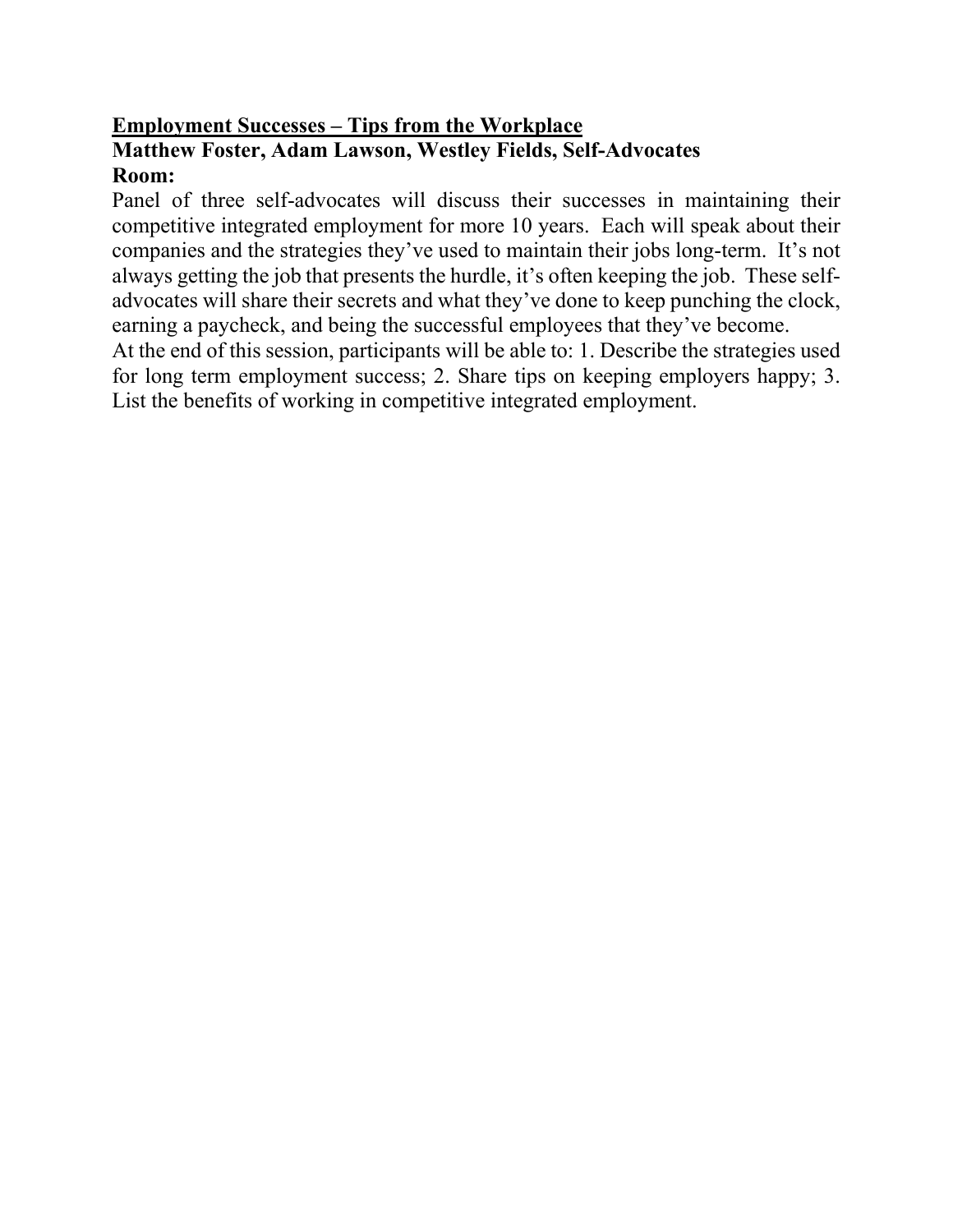# **Friday, August 5, 2022**

### **General Session 8:00 a.m.**

#### **Leaving Montgomery with 20/22 Vision**

Panel Discussion: Julie Christensen, **MSW, PhD** -APSE Kimberly Boswell, **MSW** - ADMH Jane Elizabeth Burdeshaw, **BA, MS** - ADRS

#### **Federal Policy Efforts to Advance Competitive Integrated Employment Julie Christensen, Executive Director and Director of Policy & Advocacy at the Association of People Supporting Employment First (APSE) Senior Disability Policy Fellow**

### **Harkin Institute at Drake University.**

The advancement of employment of people with disabilities is highly dependent on effective public policies. National APSE is the only National organization dedicated to promoting policies that advance Employment First – a movement to achieve meaningful employment, fair wages, and career advancement for people with disabilities. The audience will be introduced to APSE's public policy priorities and the latest updates on national public policy issues and state trends. Among topics discussed will be the status of: Phasing out 14(c) and subminimum wage, Compliance with the Medicaid HCBS Settings rule, preventing cuts to Medicaid and Social Security, and Preserving protections under the ADA.

#### **Person Centered Planning: The Pathway to Employment Kim Boswell**

#### **Commissioner of the Alabama Department of Mental Health.**

True person-centered planning is at the heart of community integration and employment for people with disabilities. The COVID Pandemic reinforced a message that the disability community has understood for a long time. Social isolation is damaging, and community integration and connectedness is healing.

At the conclusion of Commissioner Boswell's presentation, attendees will have a better understanding of the role of person-centered planning in achieving community integration and employment, as well as a better understanding of the importance of building relationships and connectedness for people with disabilities.